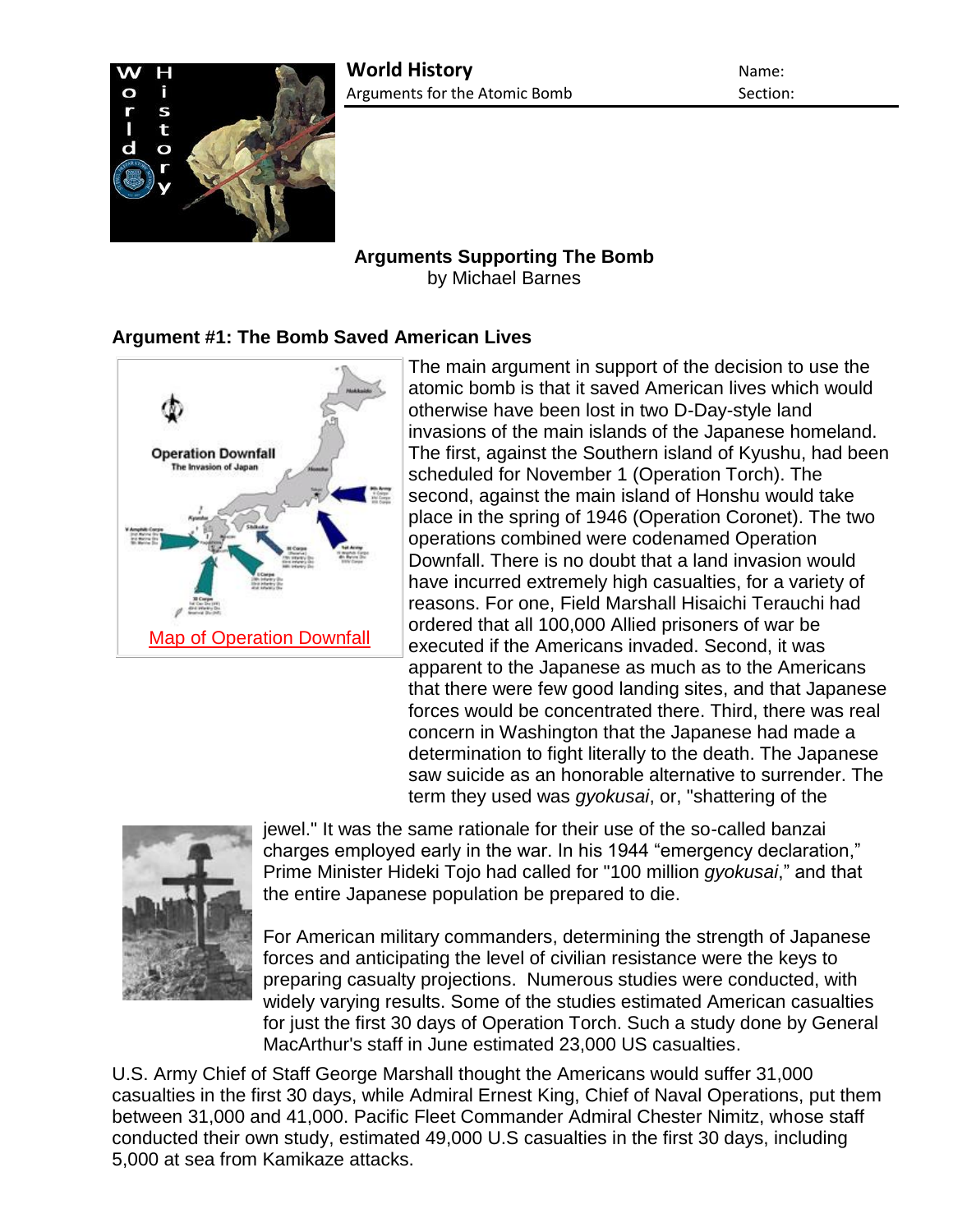Studies estimating total U.S. casualties were equally varied and no less grim. One by the Joint Chiefs of Staff in April 1945 resulted in an estimate of 1,200,000 casualties, with 267,000 fatalities. Admiral Leahy, Chief of Staff to the Commander in Chief, estimated 268,000 casualties (35%). Former President Herbert Hoover sent a memorandum to President Truman and Secretary of War Stimson, with "conservative" estimates of 500,000 to 1,000,000 fatalities. A study done for Secretary of War Henry Stimson's staff by William Shockley estimated the costs at 1.7 to 4 million American casualties, including 400,000-800,000 fatalities.

General Douglas MacArthur had been chosen to command US invasion forces for Operation Downfall, and his staff conducted their own study. In June their prediction was American casualties of 105,000 after 120 days of combat. Mid-July intelligence estimates placed the number of Japanese soldiers in the main islands at under 2,000,000, but that number increased sharply in the weeks that followed as more units were repatriated from Asia for the final homeland defense. By late July, MacArthur's Chief

of Intelligence, General Charles Willoughby, revised the estimate and predicted American casualties on Kyushu alone (Operation Torch) would be 500,000, or ten times what they had been on Okinawa.



[The results of](http://www.authentichistory.com/1939-1945/1-war/4-Pacific/4-abombdecision/2-support/Banzai_Charge_Results-The_Pacific.jpg)  a *banzai*[charge, as](http://www.authentichistory.com/1939-1945/1-war/4-Pacific/4-abombdecision/2-support/Banzai_Charge_Results-The_Pacific.jpg)  [depicted in HBO's](http://www.authentichistory.com/1939-1945/1-war/4-Pacific/4-abombdecision/2-support/Banzai_Charge_Results-The_Pacific.jpg) *The [Pacific](http://www.authentichistory.com/1939-1945/1-war/4-Pacific/4-abombdecision/2-support/Banzai_Charge_Results-The_Pacific.jpg)* (2010)

All of the military planners based their casualty estimates on the ongoing conduct of the war and the evolving tactics employed by the Japanese. In the first major land combat at Guadalcanal, the Japanese had employed night-time *banzai* charges—direct frontal assaults against entrenched machine gun positions. This tactic had worked well against enemy forces in their Asian campaigns, but against the Marines, the Japanese lost about 2,500 troops and killed only 80 Marines.



At Tarawa in May 1943, The Japanese modified their tactics and put up a fierce resistance to the Marine amphibious landings. Once the battered Marines made it ashore, the 4,500 well-supplied and wellprepared Japanese defenders fought almost to the last man. Only 17 Japanese soldiers were alive at the end of the battle.

On Saipan in July 1944, the Japanese again put up fanatical resistance, even though a decisive U.S. Navy victory over the Japanese fleet had ended any hope of their resupply. U.S. forces had to burn

then out of holes, caves, and bunkers with flamethrowers. Japanese forces staged multiple *banzai* attacks. At the end of the battle the Japanese staged a final *banzai* that included wounded men, some of them on crutches. Marines were forced to mow them down. Meanwhile, on the north end of the island a thousand civilians threw committed suicide by jumping from the cliff to the rocks below after being promised an honorable afterlife by Emperor Hirohito, and after being threatened with death by the Japanese army.

In the fall of 1944, Marines landed on the small island of Peleliu, just east of the Philippines, for what was supposed to be a four-day mission. The battle lasted two months. At Peleliu, the Japanese unveiled a new defense strategy. Colonel Kunio Nakagawa, the Japanese commander, constructed a system of heavily fortified bunkers, caves, and underground positions, and waited for the Marines to attack them, and they replaced the fruitless banzai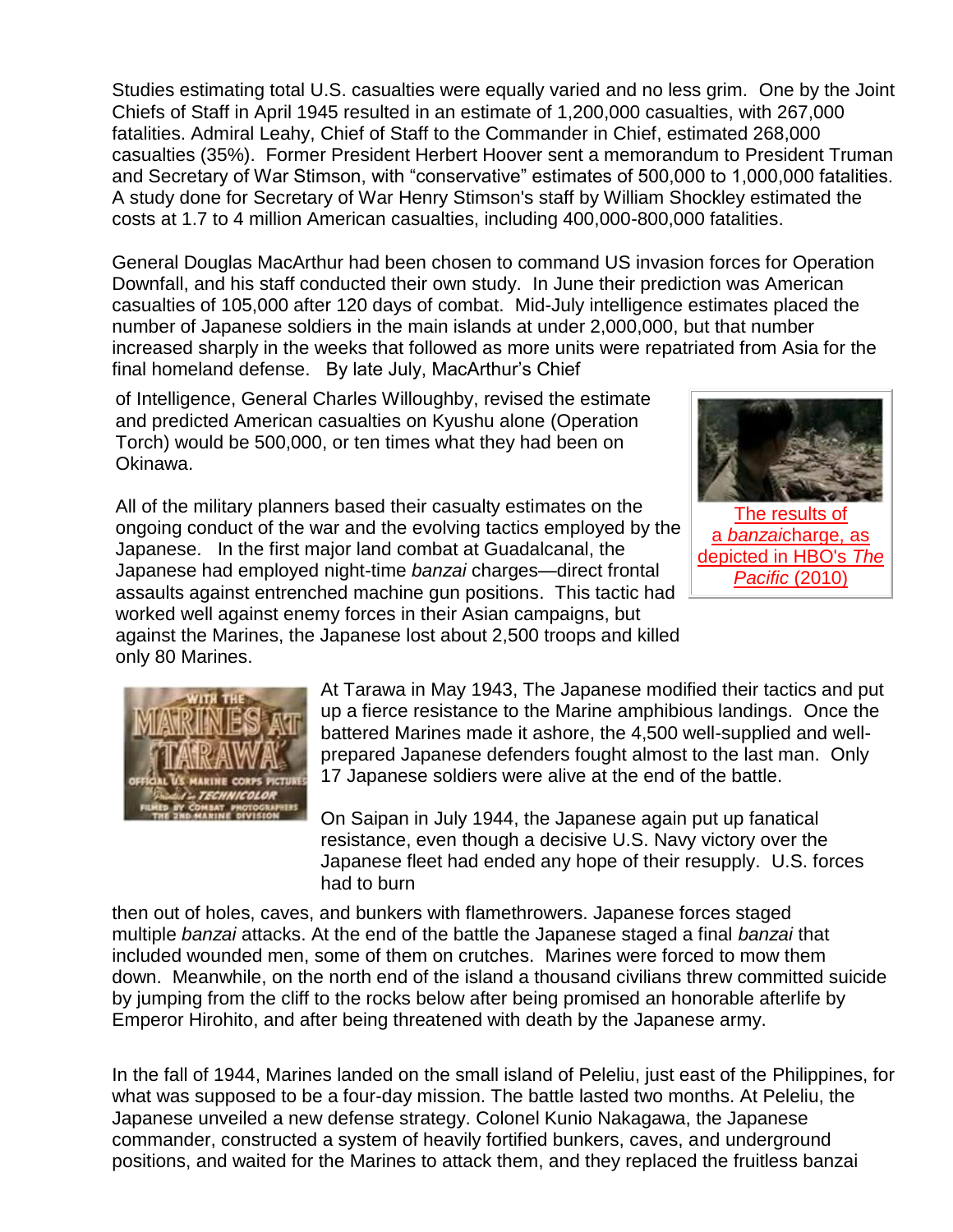attacks with coordinated counterattacks. Much of the island was solid volcanic rock, making the digging of foxholes with the standard-issue entrenching tool impossible. When the Marines sought cover and concealment, the terrain's jagged, sharp edges cut up their uniforms, bodies, and equipment. The plan was to make Peleliu a bloody war of attrition, and it worked well. The fight for Umurbrogol Mountain is considered by many to be the most difficult fight that the U.S. military encountered in the entire Second World War. At Peleliu, U.S. forces suffered 50% casualties, including 1,794 killed. Japanese losses were 10,695 killed and only 202 captured.

After securing the Philippines and delivering yet another shattering blow to the Japanese navy, the Americans landed next on Iwo Jima in February 1945, where the main mission was to secure three Japanese airfields. U.S. Marines again faced an enemy well entrenched in a vast network of bunkers, hidden artillery, and miles of underground tunnels. American casualties on Iwo Jima were 6,822 killed or missing and 19,217 wounded. Japanese casualties were about 18,000 killed or missing, and only 216 captured. Meanwhile, another method of Japanese resistance was emerging. With the Japanese navy neutralized, the Japanese resorted to suicide missions designed to turn piloted aircraft into guided bombs. A *kamikaze* air attack on ships anchored at sea on February 21 sunk an escort carrier and did severe damage to the fleet carrier *Saratoga*. It was a harbinger of things to come.





After Iwo Jima, only the island of Okinawa stood between U.S. forces and Japan. Once secured, Okinawa would be used as a staging area for Operation Torch. Situated less than 400 miles from Kyushu, the island had been Japanese territory since 1868, and it was home to several hundred thousand Japanese civilians. The Battle of Okinawa was fought from April 1 – June 22, 1945. Five U.S. Army divisions, three Marine divisions, and dozens of Navy vessels participated in the 82-day battle. The Japanese stepped up their use of kamikaze attacks, this time sending them at U.S. ships in waves. Seven major kamikaze attacks took place involving 1,500 planes. They took a devastating

toll—both physically and psychologically. The U.S. Navy's dead, at 4,907, exceeded its wounded, primarily because of the*kamikaze.*

On land, U.S. forces again faced heavily fortified and wellconstructed defenses. The Japanese extracted heavy American casualties at one line of defense, and then as the Americans began to gain the upper hand, fell back to another series of fortifications. Japanese defenders and civilians fought to the death (even women with spears) or committed suicide rather than be captured. The civilians had been told the Americans would go on a rampage of killing and raping. About 95,000 Japanese soldiers were killed, and possibly as many as 150,000 civilians died, or 25% of the civilian population. And the fierce resistance took a heavy toll on the Americans; 12,513 were killed on Okinawa, and another 38,916 were wounded.

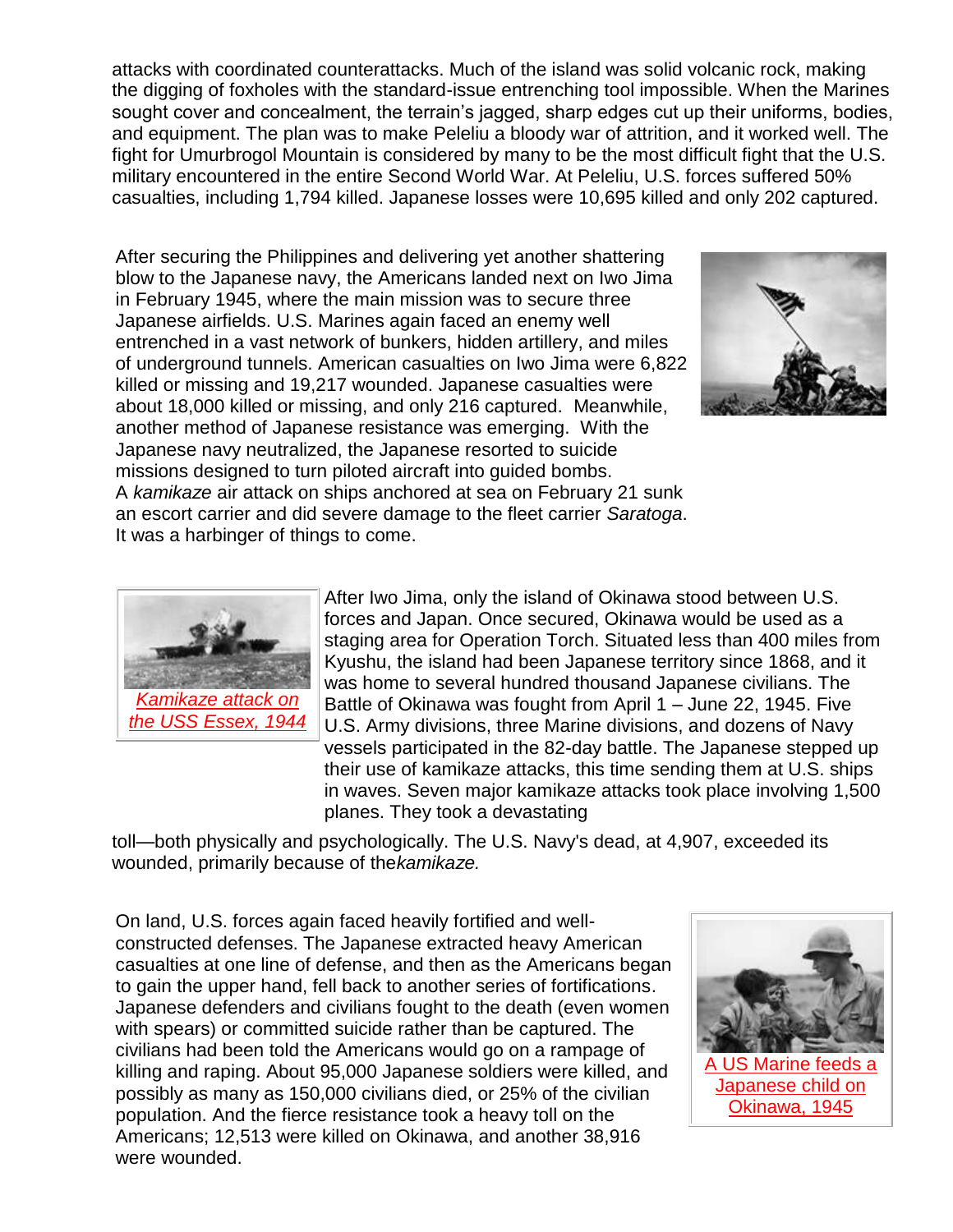The increased level of Japanese resistance on Okinawa was of particular significance to military planners, especially the resistance of civilians. This was a concern for the American troops as well. In the Ken Burns documentary The War (2007), a veteran Marine pilot of the Okinawa campaign relates his thoughts at the time about invading the home islands: By then, our sense of the strangeness of the Japanese opposition had become stronger. And I could imagine every farmer with his pitchfork coming at my guts; every pretty girl with a hand grenade strapped to her bottom, or something; that everyone would be an enemy.

Although the estimates of American casualties in Operation Downfall vary widely, no one doubts that they would have been significant. A sobering indicator of the government's expectations is that 500,000 Purple Heart medals (awarded for combat-related wounds) were manufactured in preparation for Operation Downfall.

#### Argument #1.1: The Bomb Saved Japanese Lives

A concurrent, though ironic argument supporting the use of the bomb is that because of the expected Japanese resistance to an invasion of the home island, its use actually saved *Japanese* lives. Military planners included Japanese casualties in their estimates. The study done for Secretary of War Stimson predicted five to ten million Japanese fatalities. There is support for the bomb even among some Japanese. In 1983, at the annual observance of Hiroshima's destruction, an aging Japanese professor recalled that at war's end, due to the extreme food rationing, he had weighed less than 90 pounds and could scarcely climb a flight of stairs. "I couldn't have survived another month," he said. "If the military had its way, we would have fought until all 80 million Japanese were dead. Only the atomic bomb saved me. Not me alone, but many Japanese, ironically speaking, were saved by the atomic bomb."

### Argument #1.2: It Was Necessary to Shorten the War

Another concurrent argument supporting the use of the bomb is that it achieved its primary objective of shortening the war. The bombs were dropped on August 6 and 9. The next day, the Japanese requested a halting of the war. On August 14 Emperor Hirohito announced to the Japanese people that they would surrender, and the United States celebrated V-J Day (Victory over Japan). Military planners had wanted the Pacific war finished no later than a year after the fall of Nazi Germany. The rationale was the belief that in a democracy, there is only so much that can reasonably be asked of its citizen soldiers (and of the voting public). As Army Chief of Staff George Marshall later put it, "a democracy cannot fight a Seven Years' war." By the summer of 1945 the American military was exhausted, and the sheer number of





troops needed for Operation Downfall meant that not only would the troops in the Pacific have to make one more landing, but even many of those troops whose valor and sacrifice had brought an end to the Nazi Third Reich were to be sent Pacific. In his 2006 memoir, former 101st Airborne battalion commander Richard Winters reflected on the state of his men as they played baseball in the summer of 1945 in occupied Austria (Winters became something of a celebrity after his portrayal in the extremely popular 2001 HBO series *Band of Brothers*): During the baseball games when the men were stripped to their waists, or wearing only shorts, the sight of all those battle scars made me conscious of the fact that other than a handful of men in the battalion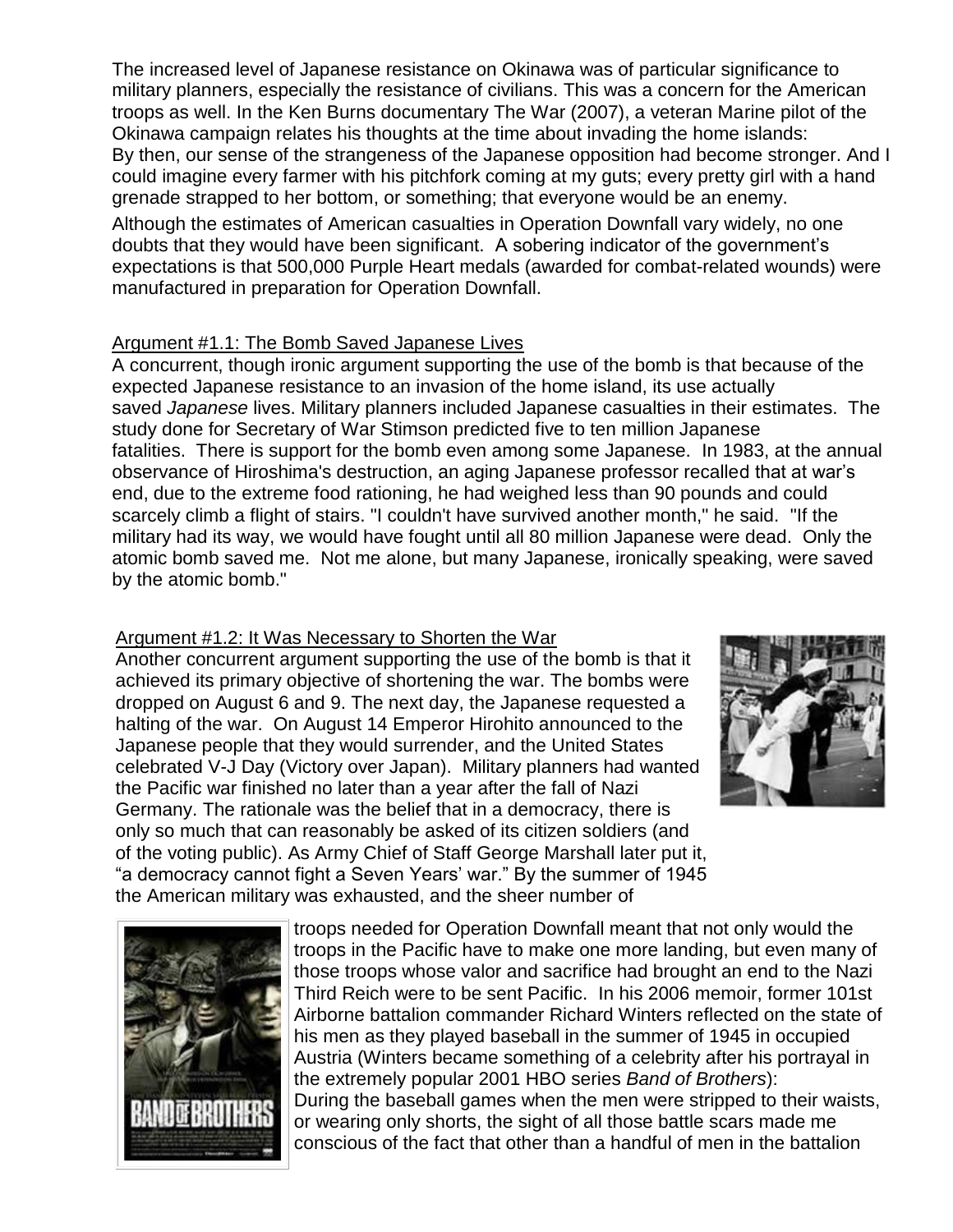who had survived all four campaigns, only a few were lucky enough to be without at least one scar. Some men had two, three, even four scars on their chests, backs, arms, or legs. Keep in mind that...I was looking only at the men who were not seriously wounded.

Supporters of the bomb wonder if it was reasonable to ask even more sacrifice of these men. Since these veterans are the men whose lives (or wholeness) were, by this argument, saved by the bomb, it is relevant to survey their thoughts on the matter, as written in various war memoirs going back to the 1950s. The record is mixed. For example, despite Winters' observation above, he seemed to have reservations about the bomb: "Three days later, on August 14, Japan surrendered. Apparently the atomic bomb carried as much punch as a regiment of paratroopers. It seemed inhumane for our national leaders to employ either weapon on the human race."

His opinion is not shared by other members of Easy Company, some of whom published their own memoirs after the interest generated by *Band of Brothers*. William "Wild Bill" Guarnere expressed a very blunt opinion about the bomb in 2007:

We were on garrison duty in France for about a month, and in August, we got great news: we weren't going to the Pacific. The U.S. dropped a bomb on Hiroshima, the Japanese surrendered, and the war was over. We were so relieved. It was the greatest thing that could have happened. Somebody once said to me that the bomb was the worst thing that ever happened, that the U.S. could have found other ways. I said, "Yeah, like what? Me and all my buddies jumping in Tokyo, and the Allied forces going in, and all of us getting killed? Millions more Allied soldiers getting killed?" When the Japanese bombed Pearl Harbor were they concerned about how many lives they took? We should have dropped eighteen bombs as far as I'm concerned. The Japanese should have stayed out of it if they didn't want bombs dropped. The end of the war was good news to us. We knew we were going home soon.





Those soldiers with extensive combat experience in the Pacific theater and with first-hand knowledge of Japanese resistance also express conflicting thoughts about the bomb. All of them write of the relief and joy they felt upon first hearing the news. William Manchester, in *Goodbye, Darkness: a Memoir of the Pacific War*, wrote, "You think of the lives which would have been lost in an invasion of Japan's home islands—a staggering number of American lives but millions more of Japanese and you thank God for the atomic bomb."

But in preparation for writing his 1980 memoir, when Manchester visited Tinian, the small Pacific island from which the Hiroshima mission was launched, he reflected on the "global angst" that Tinian represents. He writes that while the battle to take Tinian itself was relatively easy, "the aftermath was ominous." It was also from Tinian that napalm was dropped on Japanese cities, which Manchester describes as "one of the

cruelest instruments of war." Manchester continues:

This is where the nuclear shadow first appeared. I feel forlorn, alienated, wholly without empathy for the men who did what they did. This was not my war...Standing there, notebook in hand; you are shrouded in absolute, inexpressible loneliness.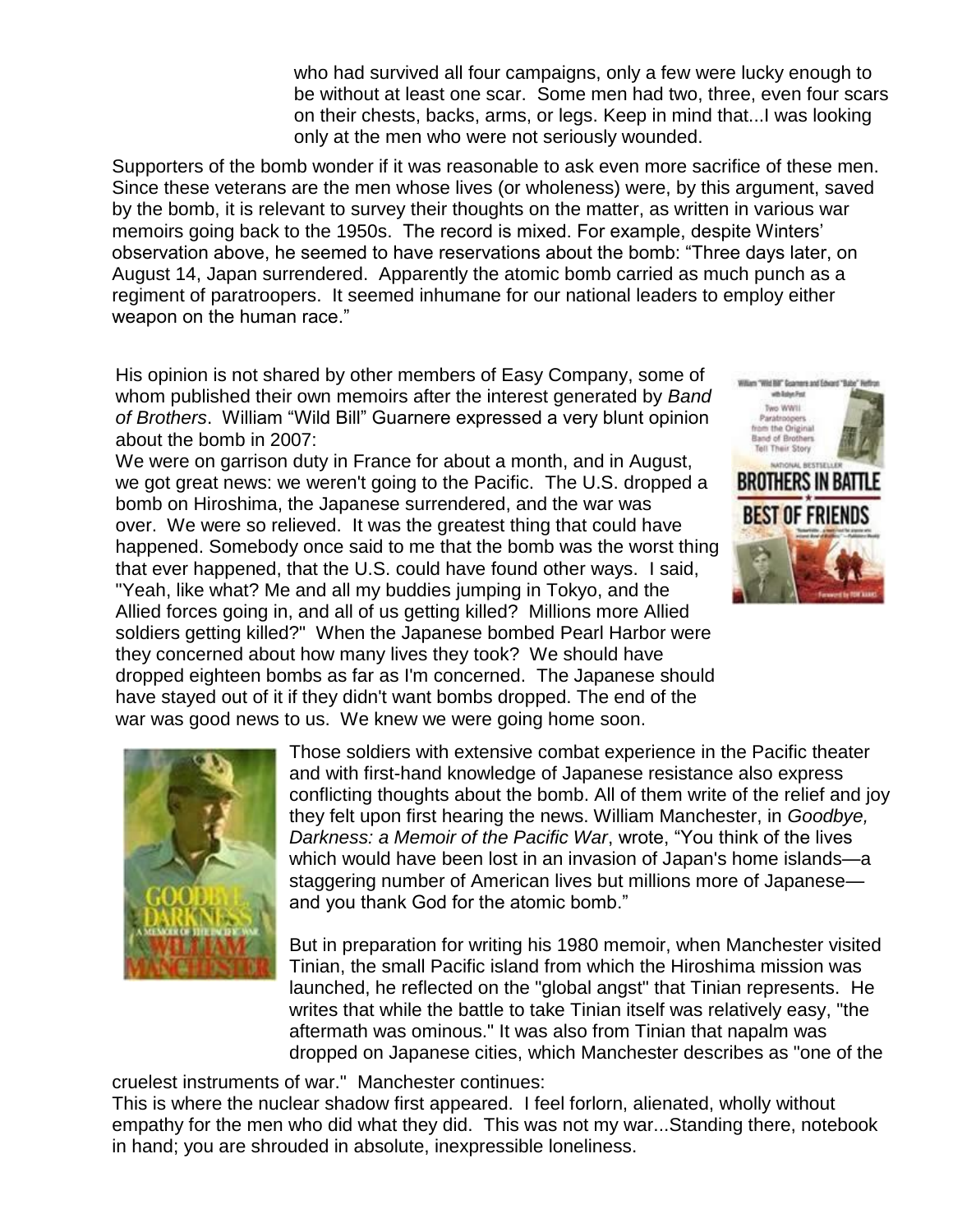Two other Pacific memoirs, both published decades ago, resurged in popularity in 2010, owing to their authors' portrayal in another HBO miniseries, *The Pacific* (2010). Eugene Sledge published his combat memoir in 1981. He describes the moment when they first heard about the atom bomb, having just survived the Okinawa campaign:

We received the news with quiet disbelief coupled with an indescribable sense of relief. We thought the Japanese would never surrender. Many refused to believe it. Sitting around in stunned silence, we remembered our dead. So many dead. So many maimed. So many bright futures consigned to the ashes of the past. So many dreams lost in the madness that had engulfed us. Except for a few widely scattered shouts of joy, the survivors sat hollow-eyed and silent, trying to comprehend a world without war.





Robert Leckie, like Manchester, seems to have had conflicting feelings about the bomb in his 1957 memoir*Helmet for my Pillow*. When the bomb was dropped, Leckie was recovering from wounds suffered on Peleliu:

Suddenly, secretly, covertly–I rejoiced. For as I lay there in that hospital, I had faced the bleak prospect of returning to the Pacific and the war and the law of averages. But now, I knew the Japanese would have to lay down their arms. The war was over. I had survived. Like a man wielding a submachine gun to defend himself against an unarmed boy, I had survived. So I rejoiced.

But just a paragraph later, Leckie reflects writes:

The suffering of those who lived, the immolation [death by burning] of those who died--that must now be placed in the scales of God's justice that began to tip so awkwardly against us when the mushroom rose over the world…Dear Father, forgive us for that awful cloud.

## Argument #1.3: Only the Bomb Convinced the Emperor to Intervene

A third concurrent argument defending the bomb is the observation that even after the first two bombs were dropped, and the Russians had declared war, the Japanese still almost did not surrender. The Japanese cabinet convened in emergency session on August 7. Military authorities refused to concede that the Hiroshima bomb was atomic in nature and refused to consider surrender. The following day, Emperor Hirohito privately expressed to Prime Minister Togo his determination that the war should end and the cabinet was convened again on August 9. At this point Prime Minister Suzuki was in agreement, but a unanimous decision was required and three of the military chiefs still refused to admit defeat. Some in the leadership argued that there was no way the Americans could have refined enough fissionable material to produce more than one bomb. But then the bombing of Nagasaki had demonstrated otherwise, and a lie told by a downed American pilot convinced War Minister Korechika Anami that the Americans had as many as a hundred bombs. (The official scientific report confirming the bomb was atomic arrived at Imperial Headquarters on the 10th). Even so, hours of meetings and debates lasting well into the early morning hours of the 10th still resulted in a 3-3 deadlock. Prime Minister Suzuki then took the unprecedented step of asking Emperor Hirohito, who never spoke at cabinet meetings, to break the deadlock. Hirohito responded: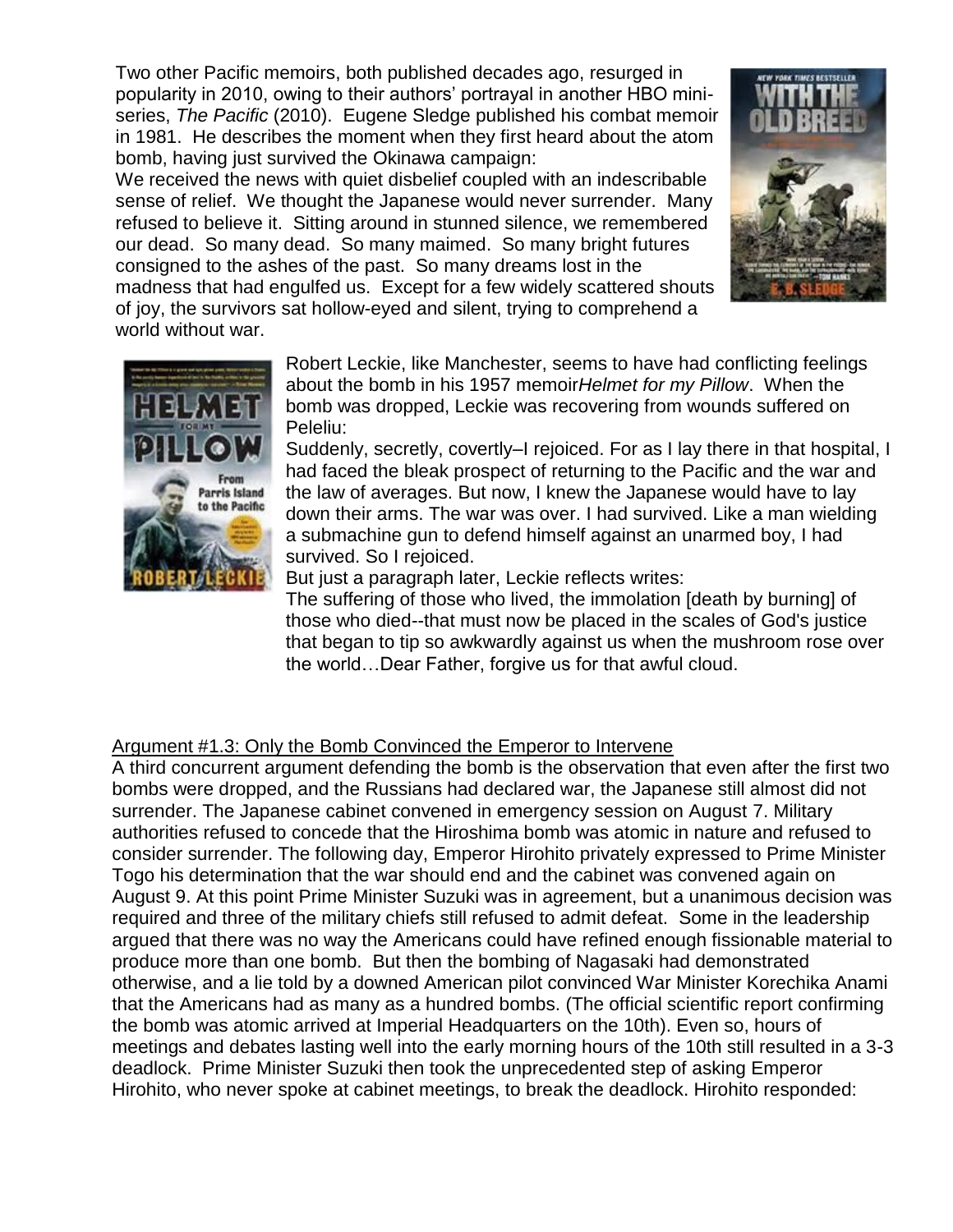I have given serious thought to the situation prevailing at home and abroad and have concluded that continuing the war can only mean destruction for the nation and prolongation of bloodshed and cruelty in the world. I cannot bear to see my innocent people suffer any longer.

In his 1947 article published in *Harper's*, former Secretary of War Stimson expressed his opinion that only the atomic bomb convinced the emperor to step in: "All the evidence I have seen indicates that the controlling factor in the final Japanese decision to accept our terms of surrender was the atomic bomb."

Emperor Hirohito agreed that Japan should accept the Potsdam Declaration (the terms of surrender proposed by the Americans, discussed below), and then recorded a message on phonograph to the Japanese people.

> Japanese hard-liners attempted to suppress this recording, and late on the evening of the 14th, attempted a coup against the Emperor, presumably to save him from himself. The coup failed, but the fanaticism required to make such an attempt is further evidence to bomb supporters that, without the bomb, Japan would never have surrendered. In the end, the military leaders accepted surrender partly because of the Emperor's intervention, and partly because the atomic bomb helped them "save face" by rationalizing that they had not been defeated by because of a lack of spiritual power or strategic decisions, but by science. In other words, the Japanese military hadn't lost the war, Japanese science did.

## **Argument 2: The Decision was made by a Committee of Shared Responsibility**

Supporters of President Truman's decision to use atomic weapons point out that the President did not act unilaterally, but rather was supported by a committee of shared responsibility. The Interim Committee, created in May 1945, was primarily tasked with providing advice to the President on all matters pertaining to nuclear energy. Most of its work focused on the role of the bomb after the war. But the committee did consider the question of its use against Japan.

Secretary of War Henry Stimson chaired the committee. Truman's personal representative was James F. Byrnes, former U.S. Senator and Truman's pick to be Secretary of State. The committee sought the advice of four physicists from the Manhattan Project, including Enrico Fermi and J. Robert Oppenheimer. The





**Japanese listen to the** [Emperor's broadcast](http://www.authentichistory.com/1939-1945/1-war/4-Pacific/4-abombdecision/2-support/1945_Japanese_Listen_to_Hirohito_Radio_Message.jpg)

[James Byrnes](http://www.authentichistory.com/1939-1945/1-war/4-Pacific/4-abombdecision/2-support/James_Byrnes_1945.jpg)

On June 21, the committee reaffirmed its recommendation with the





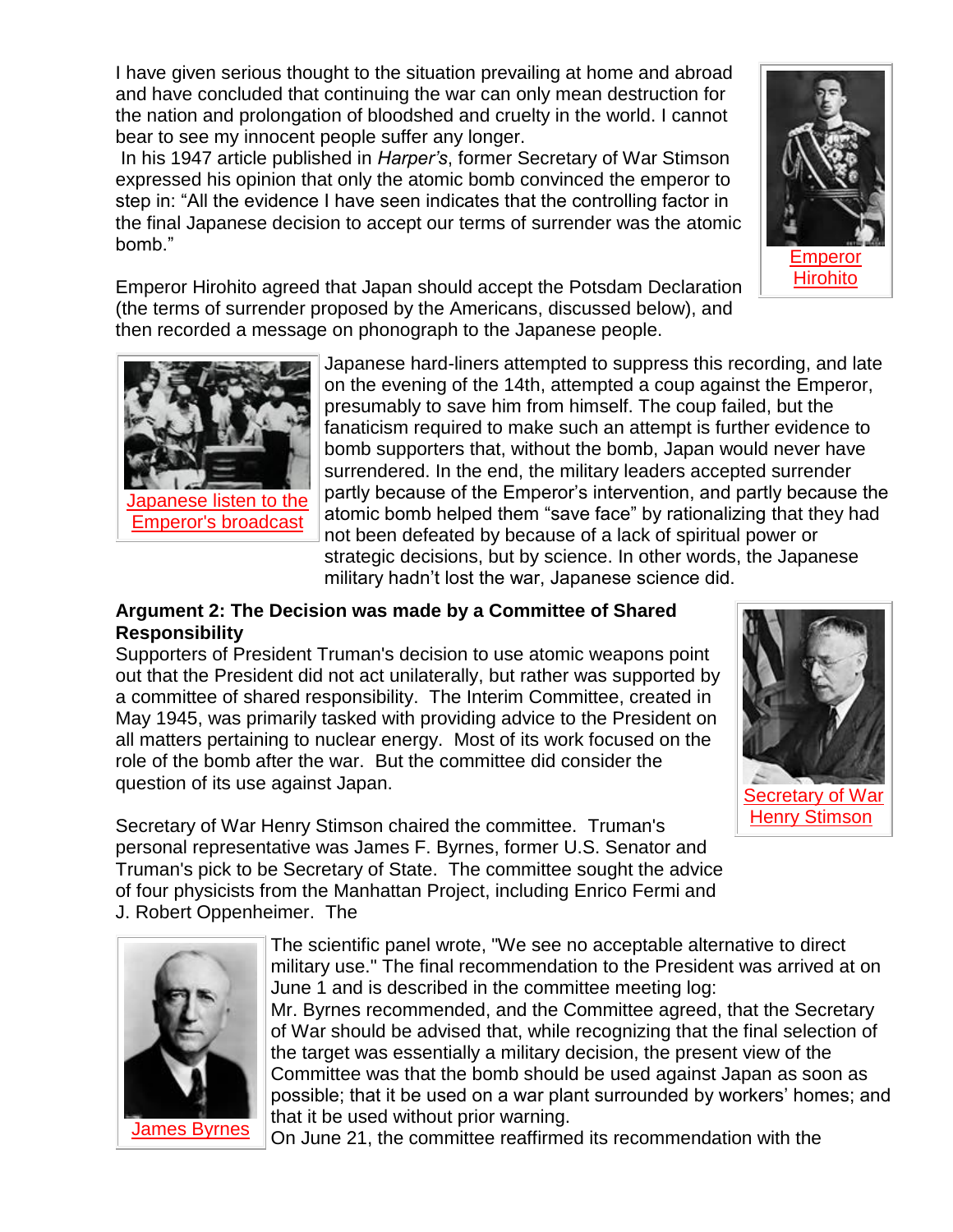following wording:

...that the weapon be used against Japan at the earliest opportunity, that it be used without warning, and that it be used on a dual target, namely, a military installation or war plant surrounded by or adjacent to homes or other buildings most susceptible to damage.

Supporters of Truman's decision thus argue that the President, in dropping the bomb, was simply following the recommendation of the most experienced military, political, and scientific minds in the nation, and to do otherwise would have been grossly negligent.

**Argument #3: The Japanese Were Given Fair Warning (Potsdam Declaration & Leaflets)** Supporters of Truman's decision to use the atomic bomb point out that Japan had been given ample opportunity to surrender. On July 26, with the knowledge that the Los Alamos test had been successful, President Truman and the Allies issued a final ultimatum to Japan, known as the Potsdam Declaration (Truman was in Potsdam, Germany at the time). Although it had been decided by Prime Minster Churchill and President Roosevelt back at the Casablanca Conference that the Allies would accept only unconditional surrender from the Axis, the Potsdam Declaration does lay out some terms of surrender. The government responsible for the war would be dismantled, there would be a military occupation of Japan, and the nation would be reduced in

| occupied to secure the achievement of the basi<br>here setting forth.                                                                                                                                                                                                                                                                                                  |
|------------------------------------------------------------------------------------------------------------------------------------------------------------------------------------------------------------------------------------------------------------------------------------------------------------------------------------------------------------------------|
| 8. The terms of the Cairo Beclaration at<br>and Japaness sovereignty shall be limited to t<br>Hokkeido, Kyushu, Shikoku and such minor iuler                                                                                                                                                                                                                           |
| 9. The Japonese military forces, after b<br>armed, shall be permitted to return to their I<br>tunity to lead peaceful and productive lives.                                                                                                                                                                                                                            |
| 10. We do not intend that the Japanese al<br>race or destroyed as a notion, but starn just:<br>out to all wer criminals, including those who<br>upon our prisoners. The Japanese Covernment<br>theles to the revival and strengthaning of de<br>among the Japanese pacolo. Freedom of speech<br>thought, as well as respect for the fundament<br>shall be established. |

size to pre-war borders. The military, after being disarmed, would be permitted to return home to lead peaceful lives. Assurance was given that the allies had no desire to enslave or destroy the Japanese people, but there would be war crimes trials. Peaceful industries would be allowed to produce goods, and basic freedoms of speech, religion, and thought would be introduced. The document concluded with an ultimatum: *"We call upon the Government of Japan to proclaim now the unconditional surrender of all the Japanese armed forces…the alternative for Japan is prompt and utter destruction."* To bomb supporters, the Potsdam Declaration was m5ore than fair in its surrender terms and in its warning of what would happen should those terms be rejected. The Japanese did not respond to the declaration.

Additionally, bomb supporters argue that Japanese civilians were warned in advance through millions of leaflets dropped on Japanese cities by U.S. warplanes. In the months preceding the atomic bombings, some 63 million leaflets were dropped on 35 cities target for destruction by U.S. air forces. The Japanese people generally regarded the information on these leaflets as truthful, but anyone caught in possession of one was subject to arrest by the government. Some of the leaflets mentioned the terms of surrender offered in the Potsdam Declaration and urged the civilians to convince Japanese government to accept them—an unrealistic expectation to say the least. Generally the

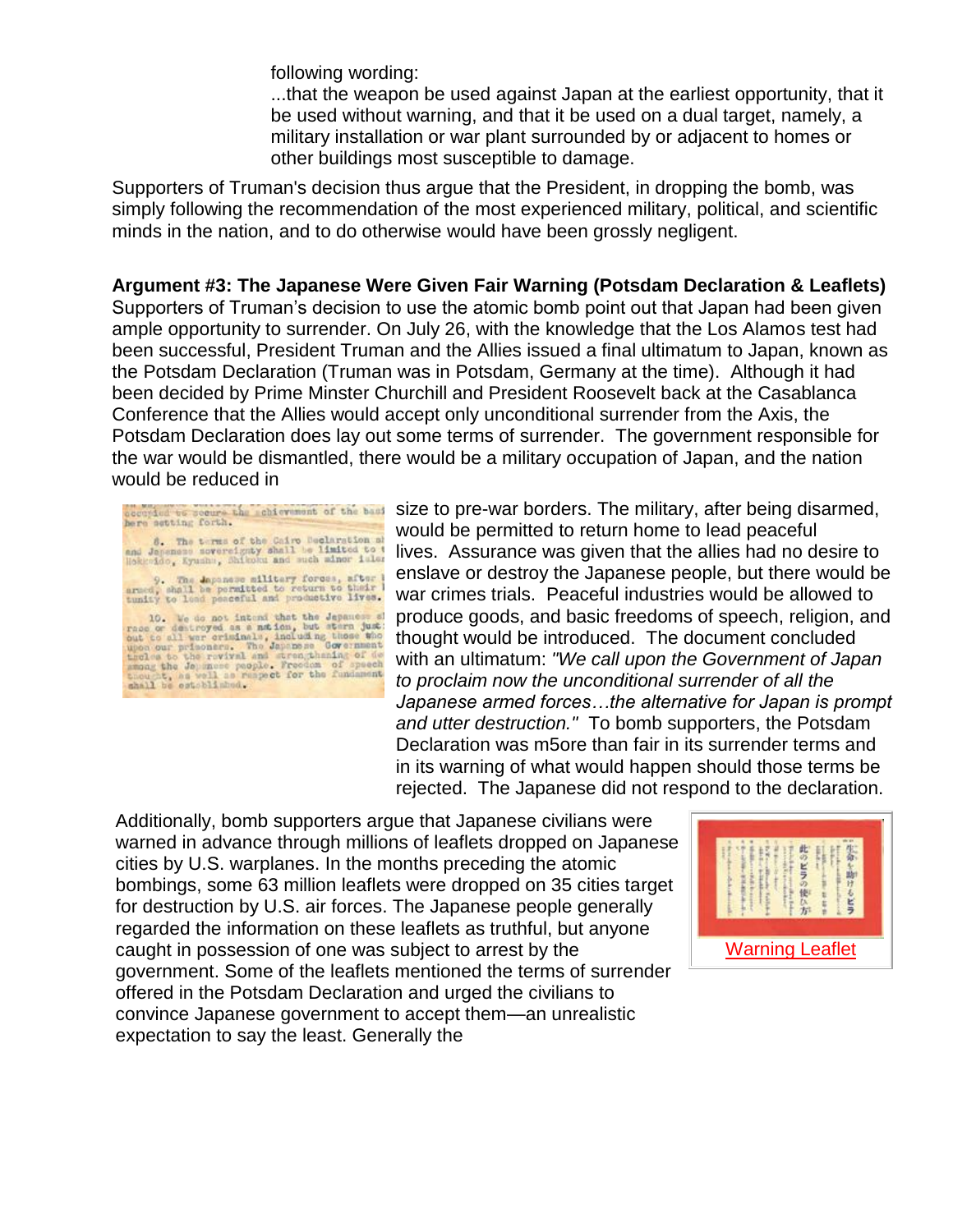

leaflets warned that the city was considered a target and urged the civilian populations to evacuate. However, no leaflets specifically warning about a new destructive weapon were dropped until *after*Hiroshima, and it's also not clear where U.S. officials thought the entire urban population of 35 Japanese cities could viably relocate to even if they did read and heed the warnings.

## **Argument 4: The atom bomb was in retaliation for Japanese barbarism**

Although it is perhaps not the most civilized of arguments, Americans with an "eye for an eye" philosophy of justice argue that the atomic bomb was payback for the undeniably brutal, barbaric, criminal conduct of the Japanese Army. Pumped up with their own version of master race theories, the Japanese military committed atrocities throughout Asia and the Pacific. They raped women, forced others to become sexual slaves, murdered civilians, and tortured and executed prisoners. Most famously, in a six-week period following the Japanese capture of the Chinese city of Nanjing, Japanese soldiers (and some civilians) went on a rampage. They murdered several hundred thousand unarmed civilians, and raped





between 20,000-80,000 men, women and children.

With regards to Japanese conduct specific to Americans, there is the obvious "back-stabbing" aspect of the "surprise" attack on Pearl Harbor on December 7, 1941. That the Japanese government was still engaged in good faith diplomatic negotiations with the State Department at the very moment the attack was underway is a singular instance of barbaric behavior that bomb supporters point to as just cause for using the atom bomb. President Truman said as much when he made his August 6 radio broadcast to the nation about Hiroshima: "The Japanese began the war from the air at Pearl Harbor. They have been repaid many fold."

The infamous "Bataan Death March" provides further rationale for supporters of this argument. Despite having a presence in the Philippines since 1898 and a long-standing

strategic plan for a theoretical war with Japan, the Americans were caught unprepared for the Japanese invasion of the main island of Luzon. After retreating to the rugged Bataan peninsula and holding out for months, it became evident that America had no recourse but to abandon them to their fate. After General MacArthur removed his command to Australia under the cover of darkness, 78,000 American and Filipino troops surrendered to the Japanese, the largest surrender in American history.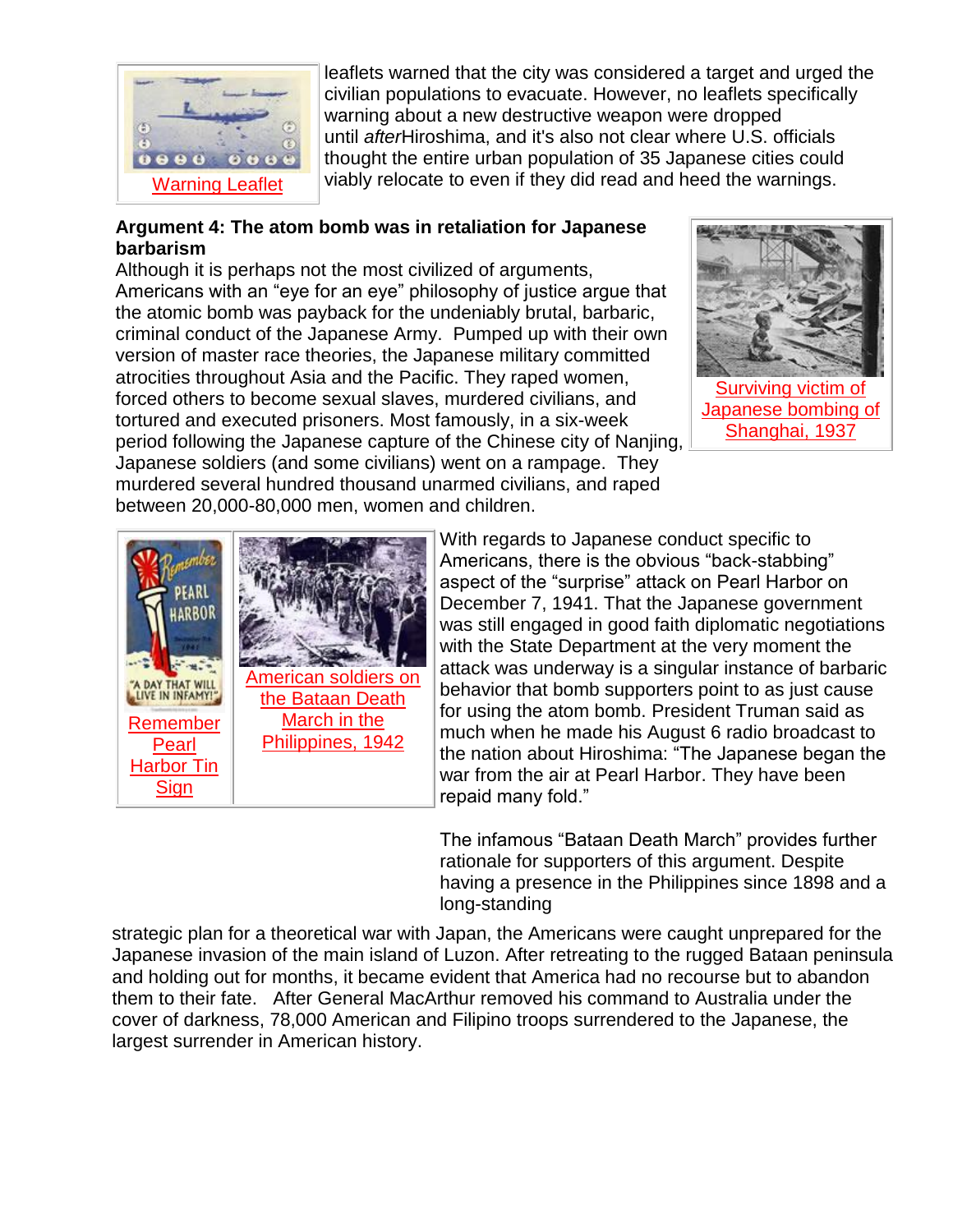Despite promises from Japanese commanders, the American prisoners were treated inhumanely. They were force-marched back up the peninsula toward trains and a POW camp beyond. Along the way they were beaten, deprived of food & water, tortured, buried alive, and executed. The episode became known at The Bataan Death March. Thousands perished along the way. And when the survivors reached their destination, Camp O'Donnell, many thousands more died from disease, starvation, and forced labor. Perhaps fueled by humiliation and a sense of helplessness, few events of WWII aroused such fury in Americans as did the Bataan Death March. To what extent it may have been a factor in President Truman's decision is unknown, but it is frequently cited, along with Pearl Harbor, as justification for the payback given out at Hiroshima and Nagasaki to those who started the war.



The remaining two arguments in support of the bomb are based on consideration of the unfortunate predicament facing President Truman as the man who inherited both the White House and years of war policy from the late President Roosevelt.

### **Argument 5: The Manhattan Project Expense Required Use of the Bomb**

The Manhattan Project had been initiated by Roosevelt back in 1939, five years before Truman was asked to be on the Democratic ticket. By the time Roosevelt died in April 1945, almost 2 billion dollars of taxpayer money had been spent on the project. The Manhattan Project was the most expensive government project in history at that time. The President's Chief of Staff, Admiral Leahy, said, "I know FDR would have used it in a minute to prove that he had not wasted \$2 billion." Bomb supporters argue that the pressure to honor the legacy of FDR, who had been in office for so long that many Americans could hardly remember anyone else ever being president, was surely enormous. The political consequences of such a waste of expenditures, once the public found out, would have been disastrous for the Democrats for decades to come. (The counter-argument, of course, is that fear of losing an election is no justification for using such a weapon).

### **Argument 6: Truman Inherited the War Policy of Bombing Cities**

Likewise, the decision to intentionally target civilians, however morally questionable and distasteful, had begun under President Roosevelt, and it was not something that President Truman could realistically be expected to roll back. Precedents for bombing civilians began as early as 1932, when Japanese planes bombed Chapei, the Chinese sector of Shanghai. Italian forces bombed civilians as part of their conquest of Ethiopia in 1935- 1936. Germany had first bombed civilians as part of an incursion into the Spanish Civil War. At the outbreak of WWII in September 1939, President Roosevelt was troubled by the prospect of what seemed likely to be Axis strategy, and on the day of the German invasion of Poland, he wrote to the governments of France, Germany, Italy, Poland and Great Britain. Roosevelt said that these precedents for attacking civilians from the air, "has sickened the hearts of every civilized man and woman, and has profoundly shocked the conscience of humanity." He went on to describe such actions as "inhuman barbarism," and appealed to the war-makers not to target civilian populations. But Germany bombed cities in Poland in 1939, destroyed the Dutch city of Rotterdam in 1940, and infamously "blitzed" London, Coventry, and other British cities in the summer and fall of the 1940. The British retaliated by bombing German cities. Allied war leaders rationalized that to win the war, it was necessary to cripple the enemy's capacity to make war. Since cities contained factories that produced war materials, and since civilians worked in factories, the population of cities (including the "workers' dwellings" surrounding those factories) were legitimate military targets.